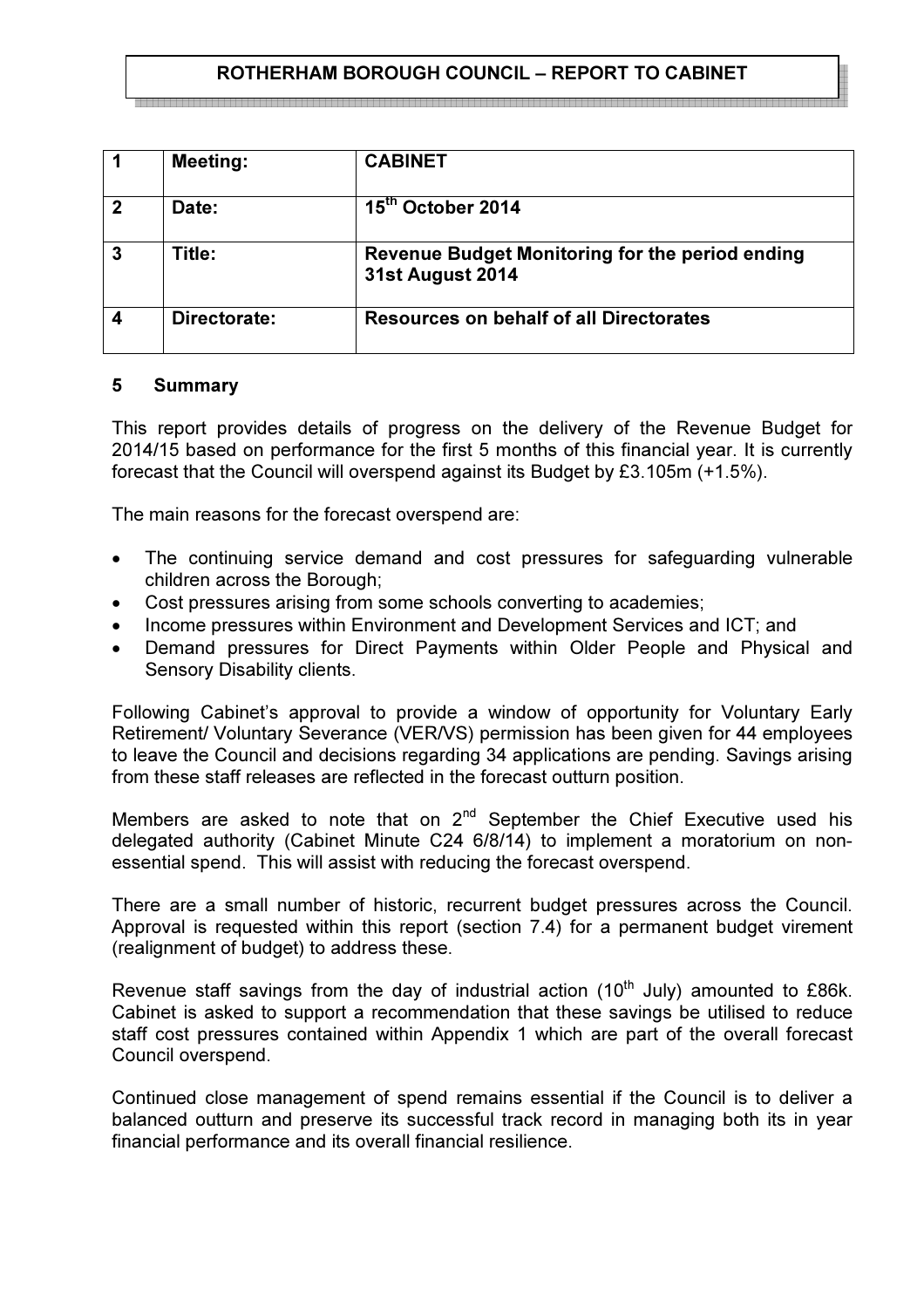### Recommendations

Cabinet is asked to:

- Note the current forecast outturn and the continuing financial challenge for the Council to deliver a balanced revenue budget for 2014/15;
- Approve the Budget Virements proposed at section 7.4 of this report; and
- Approve use of the revenue savings from the day of industrial action to contribute to reducing staff cost pressures within the overall forecast Council overspend.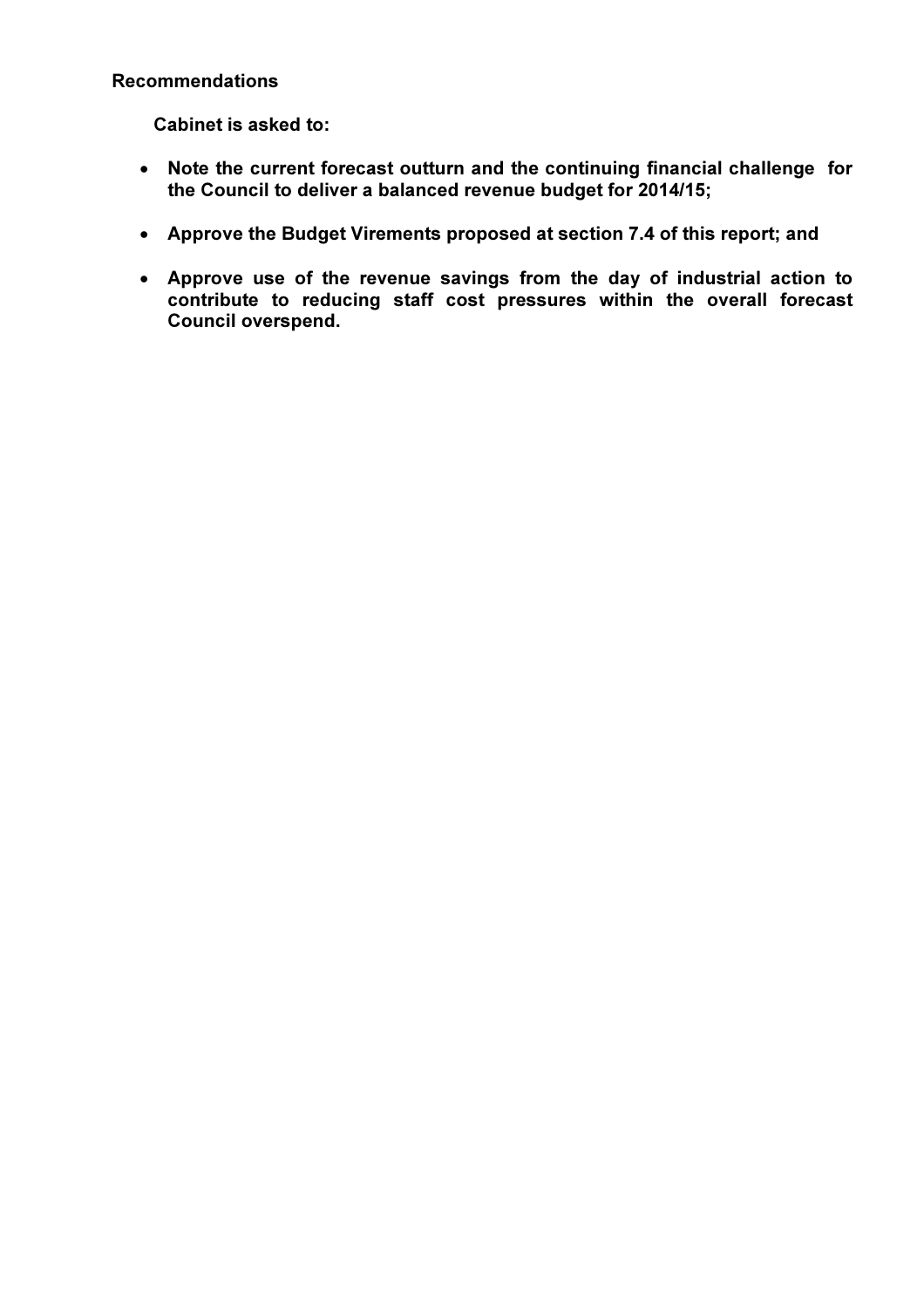# 7.1 Proposals and Details

This report presents details of spending against budget by Directorate covering the first 5 months of the 2014/15 financial year – April 2014 to August 2014 – and forecast costs and income to 31<sup>st</sup> March 2015.

# 7.2 The Overall Position

| <b>Directorate/Service</b>                            | Annual<br><b>Budget</b><br>2014/15<br>£'000 | <b>Projected</b><br><b>Outturn</b><br>2014/15 | <b>Forecast</b><br><b>Variance</b><br>after Actions<br>(over(+)/under(-)<br>spend) |             |
|-------------------------------------------------------|---------------------------------------------|-----------------------------------------------|------------------------------------------------------------------------------------|-------------|
| Children & Young                                      | 43,163                                      | £'000<br>45,863                               | £'000<br>$+2,700$                                                                  | %<br>$+6.3$ |
| <b>People Services</b>                                |                                             |                                               |                                                                                    |             |
| <b>Academy Conversions</b><br>(Deficit)               | 0                                           | 147                                           | $+147$                                                                             | $+100.0$    |
| Neighbourhoods &<br><b>Adult Services</b>             | 73,472                                      | 75,001                                        | $+1,529$                                                                           | $+2.1$      |
| <b>Environment and</b><br><b>Development Services</b> | 44,923                                      | 45,142                                        | $+219$                                                                             | $+0.5$      |
| <b>ICT</b>                                            | 2,551                                       | 3,251                                         | $+700$                                                                             | $+27.4$     |
| <b>Resources</b>                                      | 11,336                                      | 11,242                                        | $-94$                                                                              | $-0.8$      |
| <b>Central Services</b>                               | 33,440                                      | 31,344                                        | $-2,096$                                                                           | $-6.3$      |
|                                                       |                                             |                                               |                                                                                    |             |
| <b>TOTAL</b>                                          | 208,885                                     | 211,990                                       | $+3,105$                                                                           | $+1.5$      |
|                                                       |                                             |                                               |                                                                                    |             |
| <b>Housing Revenue</b><br>Account (HRA)               | 82,509                                      | 82,876                                        | $-633$                                                                             | $-0.8$      |

 Appendix 1 to this report provides a detailed explanation of the key areas of forecast over / underspend by Directorate. The summarised position for each Directorate is described below.

### Children & Young People's Directorate (+£2.847m forecast overspend)

The forecast overspend for Children's Services is largely due to pressures within the Children & Families Safeguarding Service. A further pressure (+£147k) relates to schools whose finances are in deficit when they convert to be a sponsored academy leaving the Council responsible for funding their accrued deficit. (Rawmarsh School: A Sports College and Swinton Brookfield Primary School).

The number of looked after children requiring placements at the end of August 2014 was 404, an increase of 9 since the start of the financial year.

Pressures on budgets for provision of Out of Authority Residential placements (+£2.528m) and the provision of independent Foster Care placements (+£221k) are the main service pressures. The cost of placements has increased as children are presenting with more complex needs. The service is looking at how they can find suitable, alternative, increased value for money placements to meet the needs of these young people.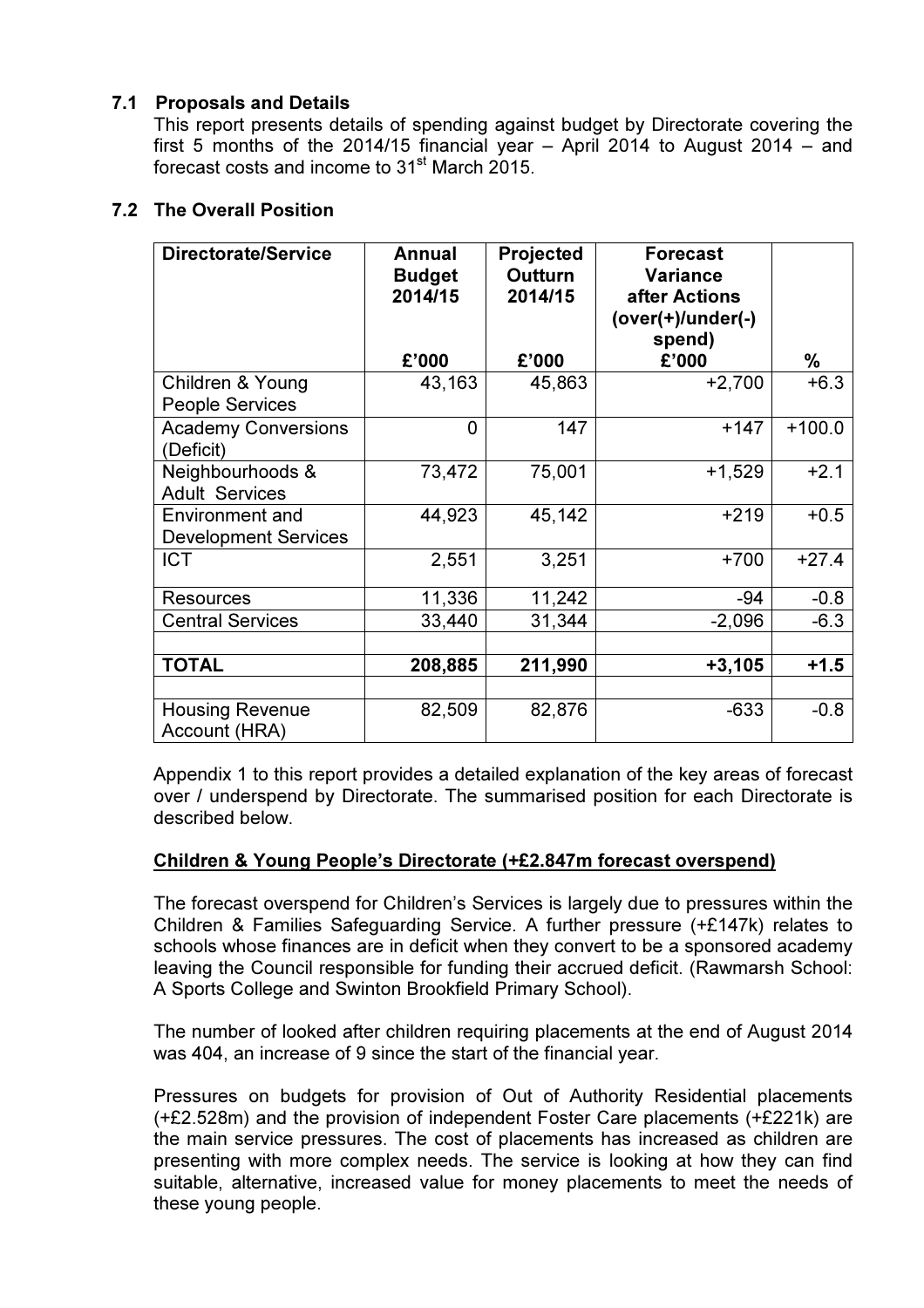Children's Social Care services remain under pressure despite the services' proactive approach to drive down costs including:

- Continued operation and challenge by the Multi-Agency Support Panel
- Successful work undertaken by the Commissioning Team which has resulted in the commissioning and re-commissioning of service provider contracts with significant cost reductions/cost avoidance (£454k) to date in 2014/15.

Children's services continue to look for ways to reduce spend.

#### Environment & Development Services including Internal Audit, Asset Management, Communications & Marketing and Policy & Planning (+£219k forecast overspend)

 The Directorate is currently forecasting an overspend of +£219k due to pressures in Streetpride (+£276k), Planning, Regeneration and Customer Services (+£42k) and Communications (+£6k) with Asset Management showing an improved position (- £105k) The Business Unit is reporting a balanced budget at this stage in the financial year. All budgets are continually being reviewed to ensure spend is of an essential nature.

The forecast overspend assumes that the Winter Pressures budget is sufficient to contain costs incurred over the Winter months (2014/15). It should however be noted this budget overspent by +£139k in the mild Winter of 2013/14.

### Neighbourhoods and Adult Services including Public Health, Commissioning, Procurement, Performance & Quality and Cohesion (+£1.529m forecast overspend)

Overall the Directorate (including ring-fenced Public Health funded services) is forecasting an overspend of +£1.529m. Within this, Adult Services are forecasting an overspend (+£1.270m) and Neighbourhood Services a forecast underspend of - £101k. Commissioning, Procurement, Performance & Quality and Cohesion services are forecasting a collective overspend of (+£360k). Key Directorate pressures include budget savings from previous years not being fully achieved in respect of additional continuing health care (CHC) funding plus recurrent pressures on demand for Direct Payments within Older People and Physical and Sensory Disability clients.

There is also a recurrent budget pressure within Commissioning in respect of a previous years' undelivered corporate savings target. It is proposed that this budget pressure is addressed through a permanent budget virement – see section 7.4 of this report.

Public Health Services (ring-fenced funding) are currently forecasting a balanced Outturn.

The forecast position for Neighbourhoods and Adult Services is made up of a number of forecast under and overspends, detailed in Appendix 1.

# Resources Directorate including ICT (+£0.606m forecast overspend)

Overall the Directorate is forecasting an overspend of +£0.606m. This is predominantly in respect of income pressures within the ICT service (+£700k) partially offset by additional income generation with HR and Payroll services.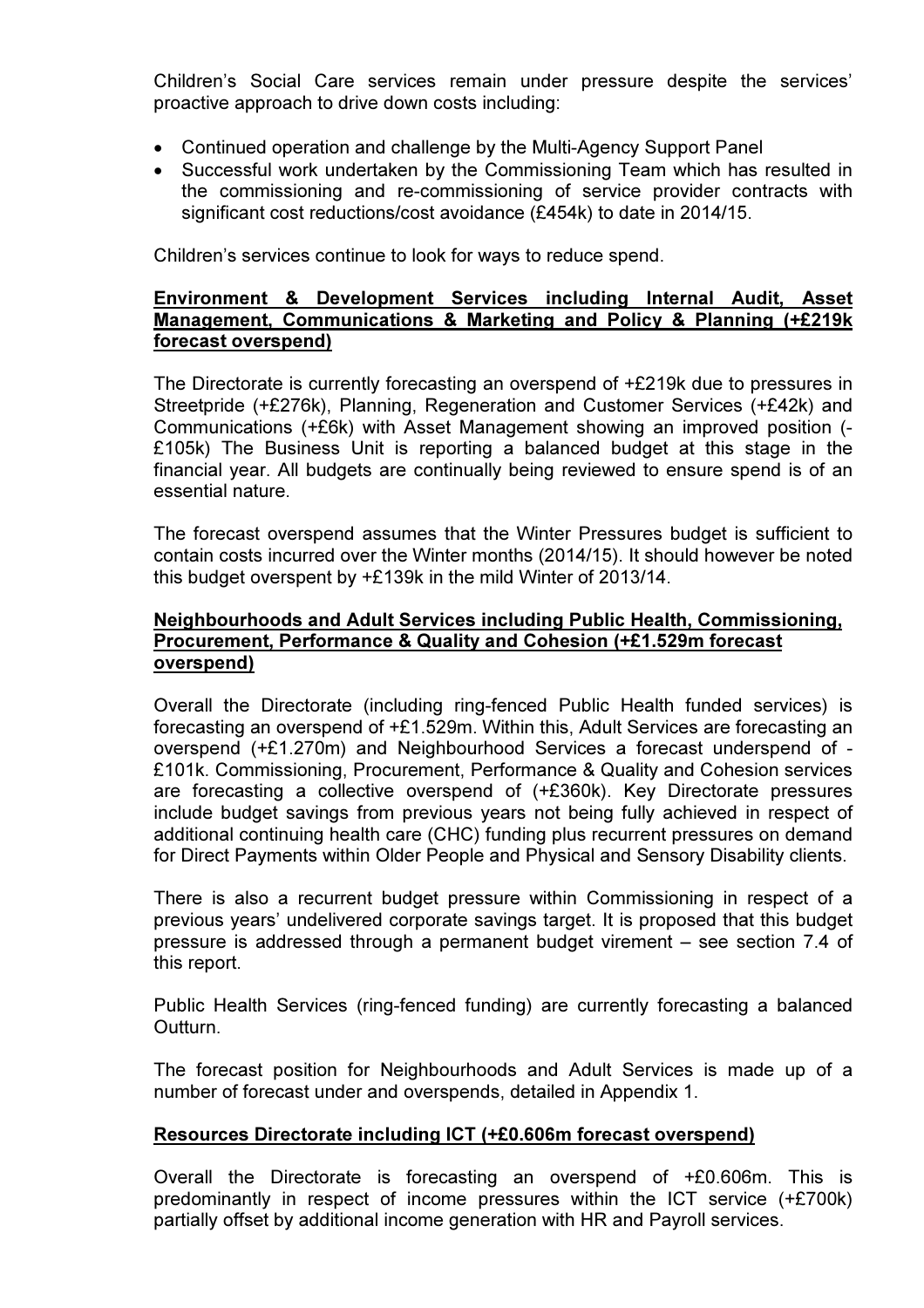# Central Services (-£2.096m forecast underspend)

There are currently two key pressures within Central Services. Rotherham's share of the pension deficit in respect of winding down Local Government Yorkshire & Humber (LGYH) (£80k) and Rotherham's share of the costs for the Economic Regeneration Team within the Sheffield City Region Combined Authority (£147k).

Forecast savings within Central Services offset the above pressures and significantly contribute to the wider directorate pressures:

- £1.4m forecast underspend against the budget set aside for VER/VS (See Section 7.4 below);
- £480k tax saving through efficient tax management; and
- £443k representing the reduced provision required to settle the South Yorkshire Trading Standards liability.

Costs associated with the investigation into Child Sexual Exploitation (CSE) and the cost of inspections following the publication of the Jay Report are being collated and will be included in a future revenue monitoring report. The Council will initially be looking to contain these costs and any other potential liabilities within the Council's overall Budget. If this proves not to be possible, then the use of the Council's Working Balance will be required.

# 7.3 Housing Revenue Account (HRA) (Forecast underspend -£633k)

The Housing Revenue Account is forecasting a £633k reduction in the transfer from reserves compared with the agreed budget. The HRA had budgeted to use £1.440m from reserves but current forecasts only require £0.807m, a reduction of £633k.

### 7.4 Proposed Virement (Budget realignment)

It is proposed that the £1.4m forecast underspend on the VER/VS budget be vired in accordance with Financial Regulation A Section 2A and Guidance Note 11 of the Council's Constitution to realign the following recurrent budget pressures:

- £700k recurrent ICT income pressure due to the renegotiated prices charged to Schools for the Rotherham Grid for Learning and a number of schools leaving the service (£387k) and recurrent unachievable income targets due to reduced headcount across the Council and reduced customer ICT development spend (£313k). It should be noted that this income pressure exists despite a significant reduction in staff and other related costs within the ICT service over the last 3 years;
- £97k to address the forecast recurrent income pressure in Parking Services due to the likely impact of the new Tesco store;
- £437k to address the non-delivery of the corporate commissioning savings target set in previous years. Members should note that current directorate commissioning savings targets are being delivered; and
- £166k to address a previous years' unrealisable income targets associated with proposed Housing related Customer services developments.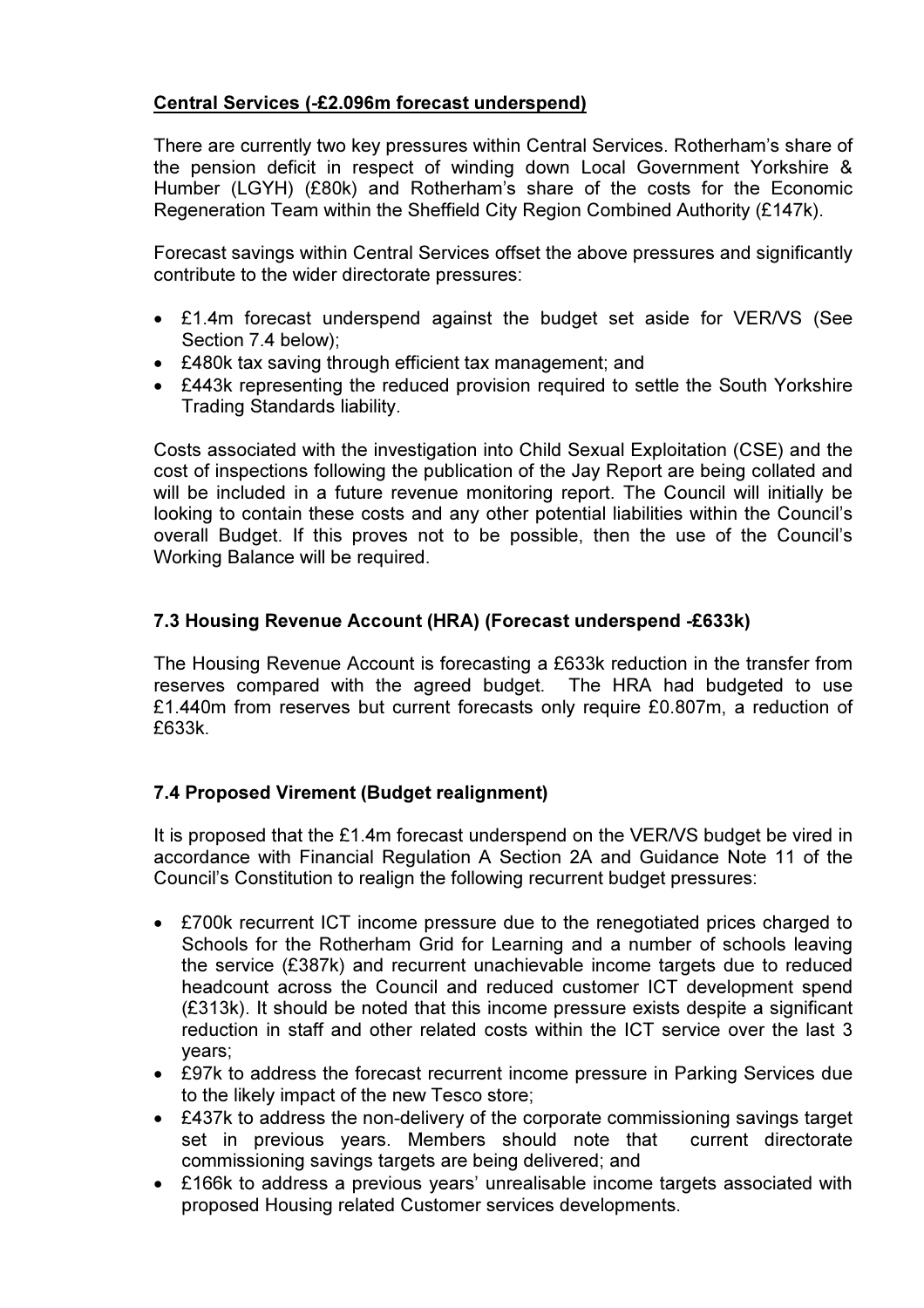Additionally, Cabinet is asked to formally approve virement of the uncommitted balance of the Central Services Local Investment Budget (£120k) to provide additional support services for victims, families and those affected by Child Sexual Exploitation as announced by the Leader of the Council.

### 7.5 Agency, Consultancy and Non-Contractual Overtime Costs

As requested by the Self-Regulation Select Commission (18<sup>th</sup> Sept 2014) details of spend on Agency, Consultancy and Non-Contractual overtime costs are now reinstated within the revenue budget monitoring report as below:

### Agency

| <b>Directorate</b>                                     | Outturn<br>2013/14 |       | <b>Cumulative</b><br>to August<br>2014 |  |
|--------------------------------------------------------|--------------------|-------|----------------------------------------|--|
|                                                        | £'000              | £'000 | £'000                                  |  |
| Children & Young People's<br>Services (CYPS)           | 830                | 306   | 409                                    |  |
| Neighbourhoods & Adult<br>Services (NAS)               | 345                | 223   | 115                                    |  |
| <b>Environment &amp; Development</b><br>Services (EDS) | 558                | 306   | 323                                    |  |
| <b>Resources</b>                                       | 134                | 36    |                                        |  |
| <b>TOTAL</b>                                           | 1,867              | 871   | 854                                    |  |

#### Main reasons for spend:

CYPS: Cover for post of Interim Director of Safeguarding post; cover for vacant and long term sick Social Work posts and employment of an interim Service Manager to oversee improvement in the LAC service.

NAS: Residential Care and Assessment & Care Management Social work Teams to maintain statutory levels of service, including cover for vacancies and sickness.

EDS: Cover for holidays and sickness absence mainly within Streetpride services.

Resources: Staff cover in Legal Services

### **Consultancy**

| <b>Directorate</b>                                      | Outturn<br>2013/14 | <b>Cumulative</b><br>to August<br>2013 | <b>Cumulative</b><br>to August<br>2014 |  |
|---------------------------------------------------------|--------------------|----------------------------------------|----------------------------------------|--|
|                                                         | £'000              | £'000                                  | £'000                                  |  |
| Children & Young People's<br><b>Services</b>            | 274                | 91                                     | 87                                     |  |
| Neighbourhoods & Adult<br><b>Services</b>               | 71                 | 0                                      |                                        |  |
| <b>Environment &amp; Development</b><br><b>Services</b> | 173                | 67                                     | 35                                     |  |
| <b>Resources</b>                                        | 23                 |                                        |                                        |  |
| <b>TOTAL</b>                                            | 541                | 162                                    | 126                                    |  |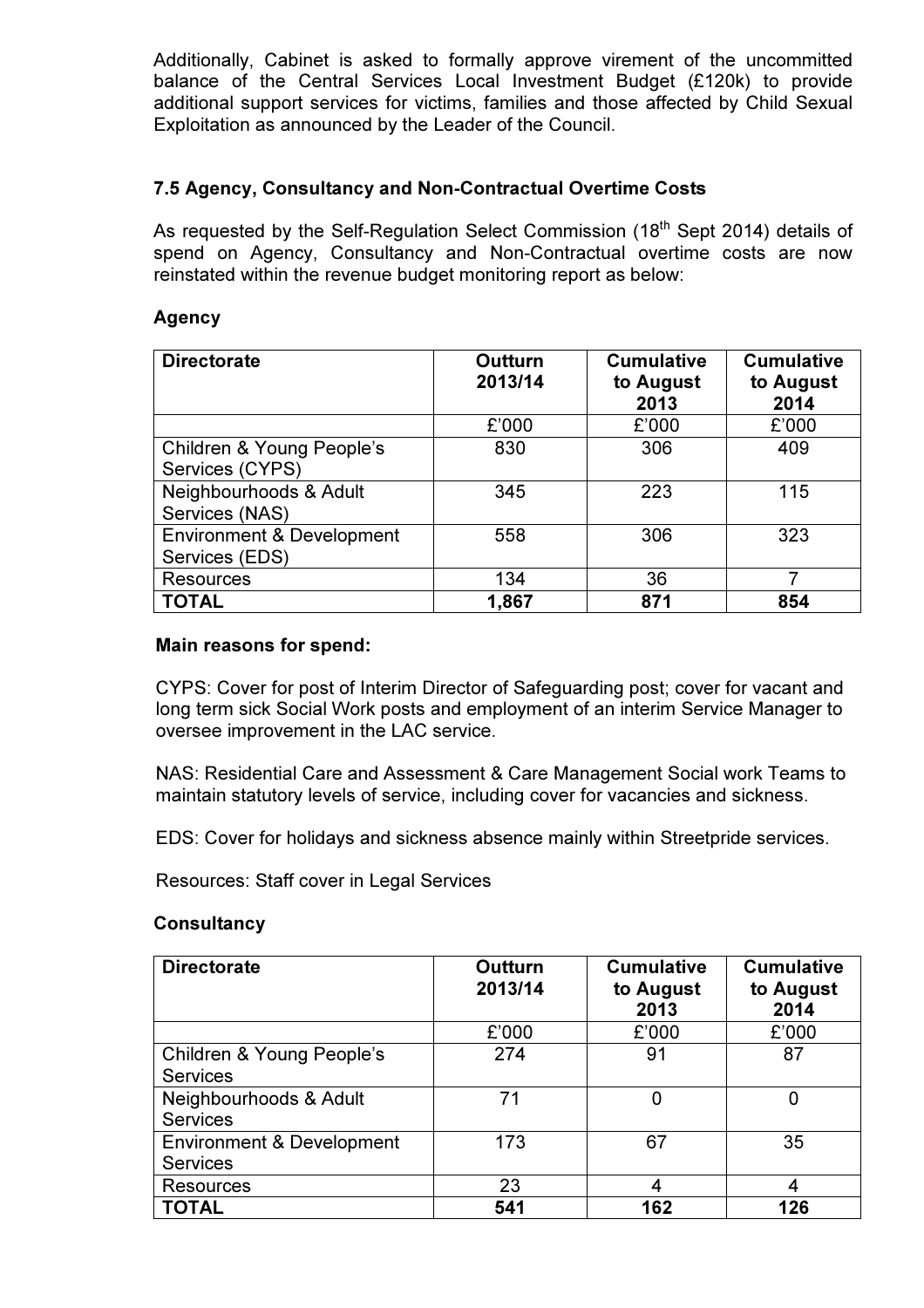### Main reasons for spend:

CYPS: School Effectiveness Service which is predominantly grant funded and Special Education Needs & Disabilities (SEND) reform which is specific grant funded.

EDS: Local Development Plan, Waste PFI, Transportation and Countryside Operations.

Resources: Specialist ICT Support.

#### Non-Contractual Overtime

| <b>Directorate</b>                                      | Outturn<br>2013/14 | <b>Cumulative</b><br>to August<br>2013 | <b>Cumulative</b><br>to August<br>2014 |  |
|---------------------------------------------------------|--------------------|----------------------------------------|----------------------------------------|--|
|                                                         | £'000              | £'000                                  | £'000                                  |  |
| Children & Young People's<br><b>Services</b>            | 121                | 43                                     | 32                                     |  |
| Neighbourhoods & Adult<br><b>Services</b>               | 377                | 166                                    | 86                                     |  |
| <b>Environment &amp; Development</b><br><b>Services</b> | 501                | 220                                    | 176                                    |  |
| <b>Resources</b>                                        | 149                | 41                                     | 74                                     |  |
| <b>TOTAL</b>                                            | 1,148              | 470                                    | 368                                    |  |

#### Main reasons for spend:

CYPS: Provision of staff cover, mainly within residential units.

NAS: Maintaining statutory staffing levels in residential, home care, day care services and social work posts and represents cover for sickness and delays in recruiting to vacant posts.

EDS: Maintaining Streetpride services, facilities services, caretaking and cleaning.

Resources: ICT – Business Continuity (£13k), Revenues and Benefits – Income collection (£52k), Town Hall – Member services/support (£7k) and Legal Services (£2k).

### 7.6 Collection Fund

At this stage of the financial year it is forecast that the budgeted level of Council Tax and Business Rates will both be achieved.

#### 8. Finance

The financial issues are discussed in section 7 above.

Management actions need to be identified and implemented across all Directorates to bring projected spend in line with Budget limits by the end of March 2015.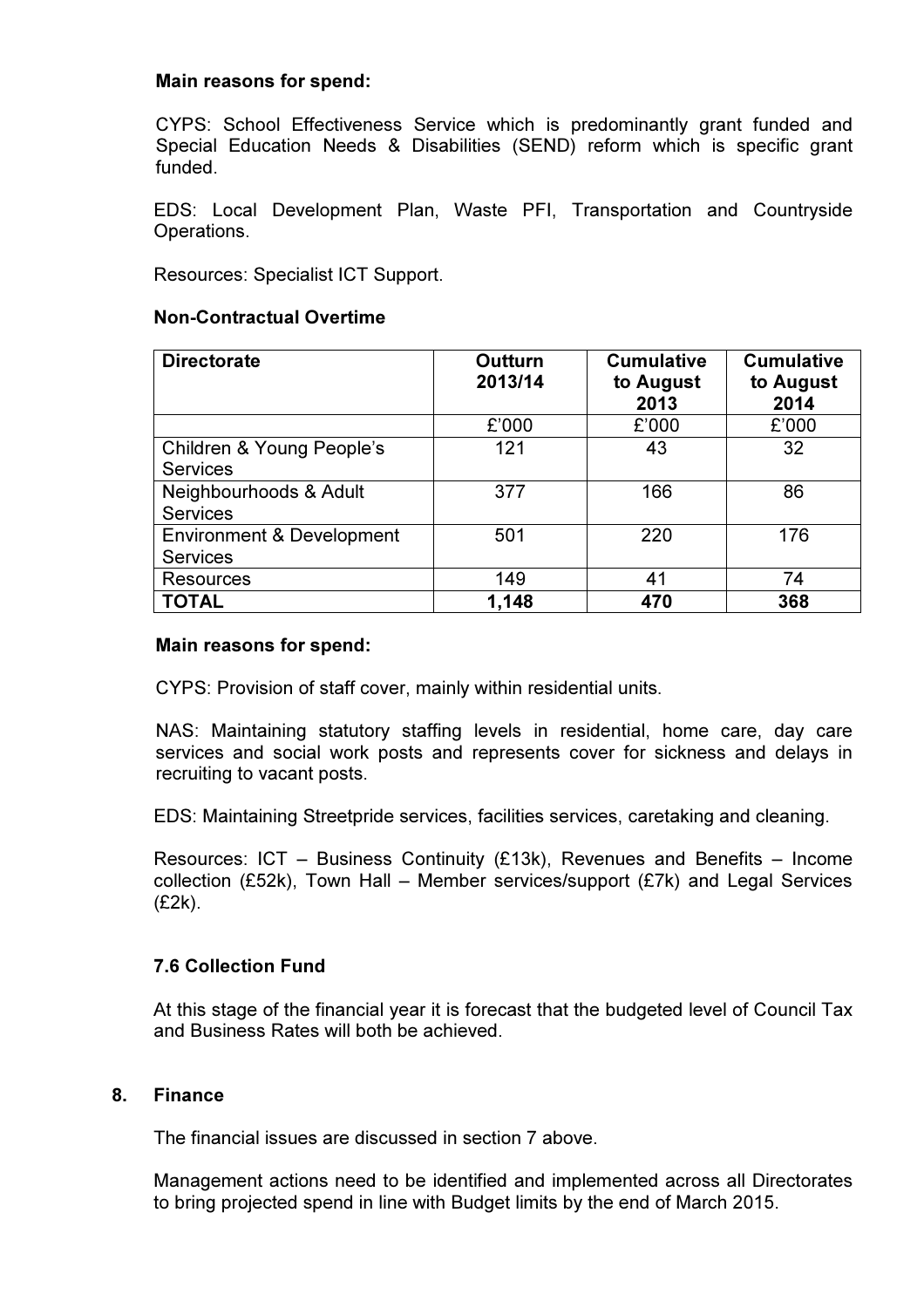#### 9 Risks and Uncertainties

At a time of economic difficulty and tight financial constraints, managing spend in line with the Council's Budget is paramount. Careful scrutiny of expenditure and income across all services and close budget monitoring therefore remain a top priority if the Council is to deliver both its annual and medium term financial plans while sustaining its overall financial resilience.

Although both Council Tax and Business Rates collection levels are currently on target there remains a risk that this could change during the remaining months of the year.

The current forecast assumes that costs associated with the Winter Pressures will be contained within budget. In 2013/14 these costs exceeded budget by £139k.

### 10. Policy and Performance Agenda Implications

The delivery of the Council's Revenue Budget and Medium Term Financial Plan within the parameters agreed at the start of the current financial year is essential if the objectives of the Council's Policy agenda are to be achieved. Financial performance is a key element within the assessment of the Council's overall performance framework.

### 11. Background Papers and Consultation

- Revenue Budget and Council Tax for 2014/15 Report to Council 5th March 2014.
- Strategic Directors and Service Directors of the Council

Contact Name: Stuart Booth, Director of Financial Services, ext. 22034 Stuart.Booth@Rotherham.gov.uk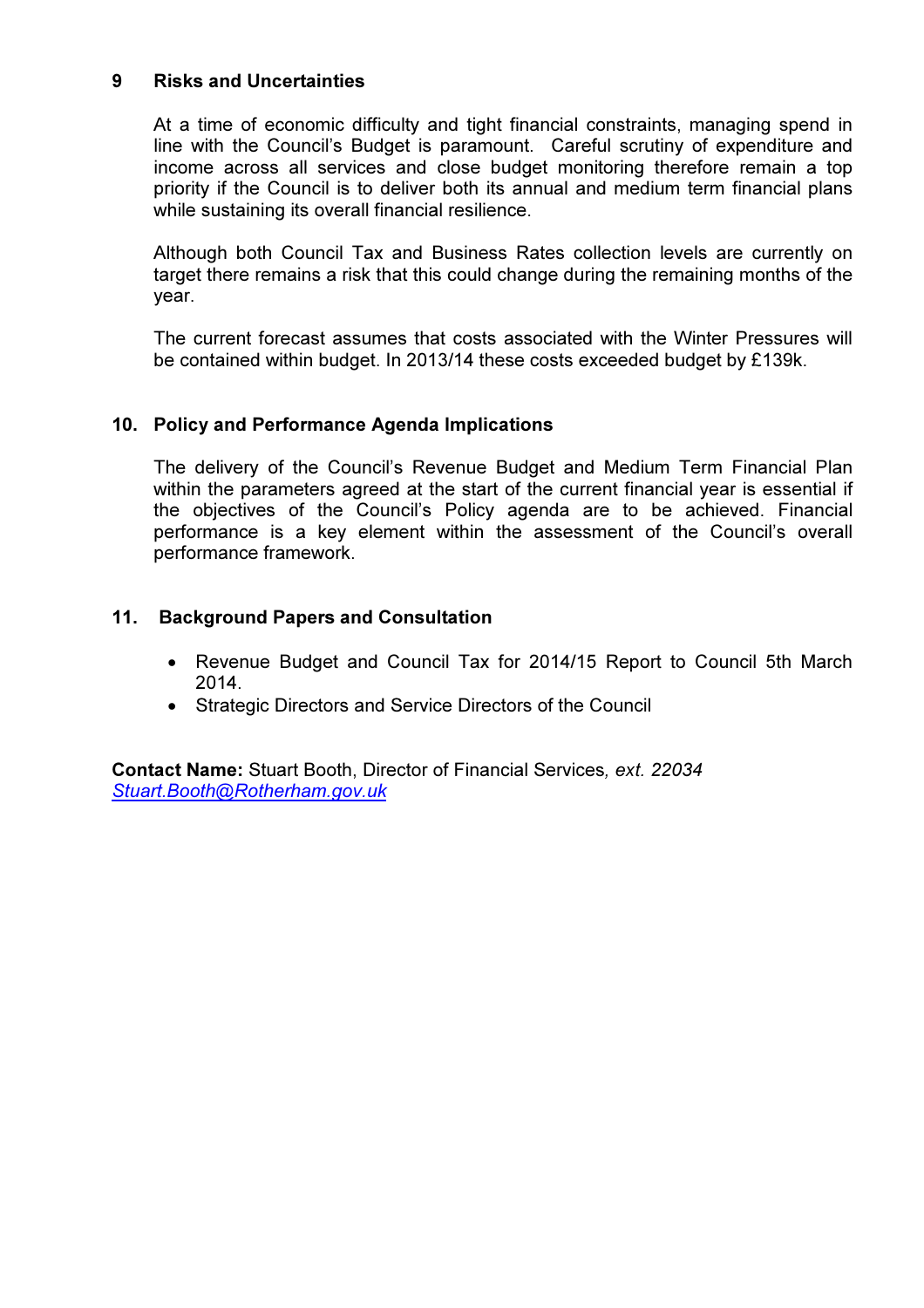# Appendix 1

### Key reasons for forecast over / underspends

### Children & Young People's Services (+£2.847m forecast overspend)

The key factors contributing to the forecast overspend are:

### Academy Conversions - Deficits (+£147k)

The forecast over spend is due to provisions for the forecast deficit positions on the following schools when they convert to become a sponsored academy in 2014/15:

Rawmarsh School: a Sports College - £100k (This is in addition to the £300k provided for in the 2013/14 accounts); and

Swinton Brookfield - £47k (This is in addition to the £39k provided for in the 2013/14 accounts).

### Directorate Wide Services (-£37k)

This forecast underspend consists of an over spend on the Central Budget due to the legal costs of academy conversions (+£16k) & supplies (+£3k) offset by a forecast underspend on the pensions budget (-£56k) due to reductions in payments.

### School Effectiveness (-£22k)

This forecast underspend is mainly due 4 advisors leaving the School Effectiveness Service and there being a slight delay in recruiting replacements (-£20k). The remainder of the projection (-£2k) is due to Rockingham PDC forecasting income generation in excess of their £35k income target.

### Special Education Provision (-£149k)

The forecast under recovery of income in the Education Welfare Team is due to a change in legislation which no longer allows them to charge Academies for such services (+£31k) is offset by forecast underspends on SEN Complex Needs placements (-£121k), Children in Public Care Team (-£8k), additional income generation in the SEN Assessment/Admissions Team (-£28k) & on staffing due to vacancies in the Education Psychology Team (-£15k) and Learning Support & Autism Team (-£8k).

### Safeguarding, Children and Families Service Wide (+£33k)

This forecast overspend is mainly on legal fees (+£57k) due to an increase in the number of cases going to court and agency costs for the Interim Director of Safeguarding post (+£28k). These forecast overspends are partially offset by a forecast underspend in Business Support teams due to additional income from NHS, a member of staff taking voluntary redundancy & some staff opting out of the pension scheme (-£52k).

### Children in Need Social Work Teams (+£63k)

This forecast overspend is due to Agency staff costs & additional staff appointments over establishment within the Children in Need teams to better maintain business continuity rather than having to take on agency staff to cover periods between staff leaving and new staff commencing employment.

### Looked After Children - LAC (+£2,869k)

The service is forecasting an overspend mainly due to out of authority residential placements (+£2,528k) and independent fostering placements (+£221k). This is partially offset by a forecast underspend on the Remand placements budget (-£34k).

The Adoption Reform Grant that was first received in 2013/14 was reduced by £746k in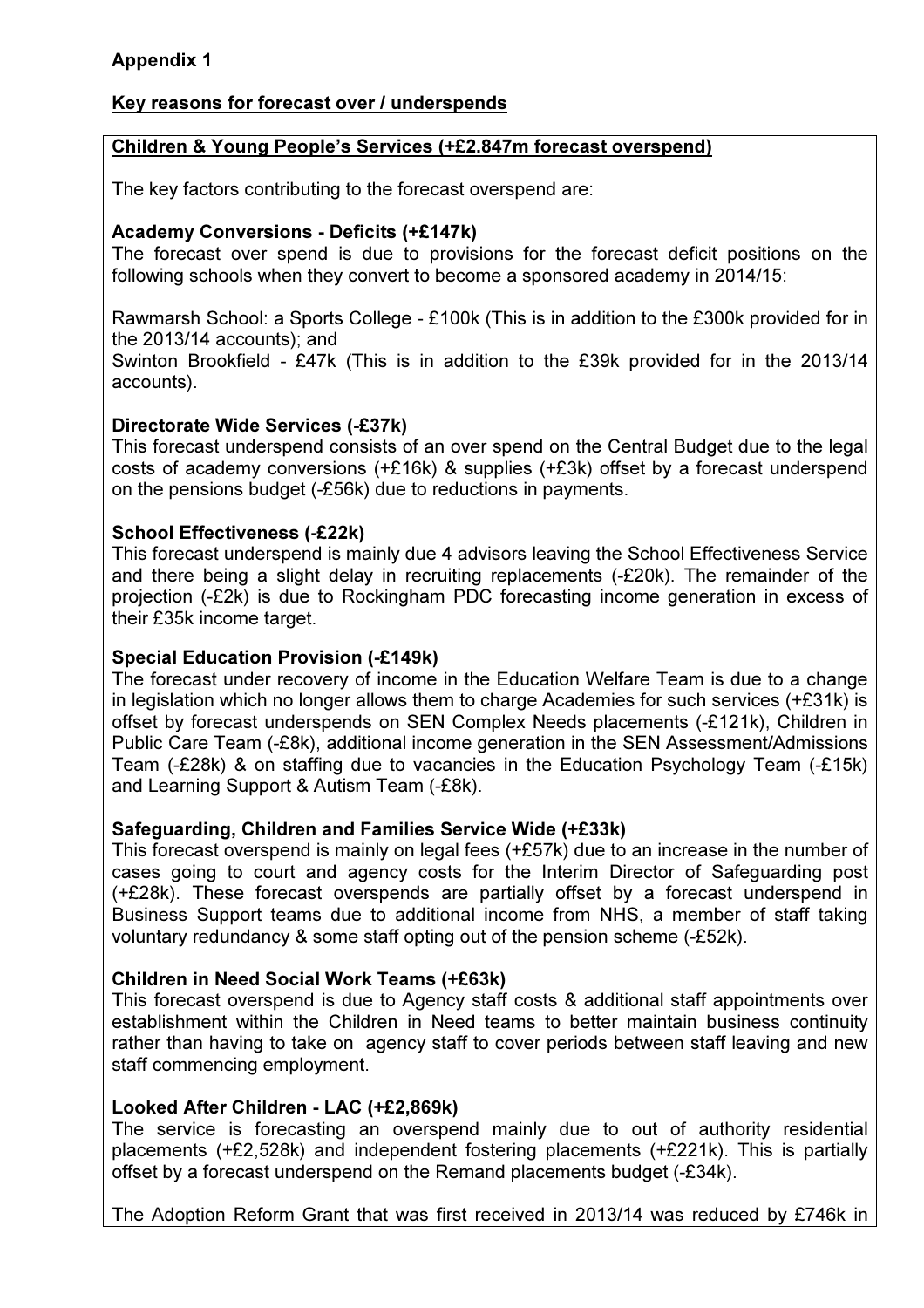2014/15. This grant significantly mitigated LAC budget pressures in 2013/14 on a temporary basis.

The service overspent in 2013/14 (£1.617m) and due to the increased number and forecast length and complexity of placements, the forecast overspend is currently expected to increase to the extent above (£2.528m and £0.221m respectively).

To help mitigate these pressures the service, alongside the Commissioning team are conducting a review of placements.

Further details of placements are below:

|                                           | 2011/12                                   |                    | 2012/13                                                                  |                                 | 2013/14                         |                                        | 2014/15 as at 31st August       |                                 | Actual                                          |
|-------------------------------------------|-------------------------------------------|--------------------|--------------------------------------------------------------------------|---------------------------------|---------------------------------|----------------------------------------|---------------------------------|---------------------------------|-------------------------------------------------|
| <b>Placement Type</b>                     | Average<br>No. of<br>placements Placement | Average<br>Cost of | Average<br>No. of<br>placements                                          | Average<br>Cost of<br>Placement | Average No.<br>оf<br>placements | Average<br>Cost of<br><b>Placement</b> | Average No.<br>оf<br>placements | Average<br>Cost of<br>Placement | Number of<br>placements<br>as at 31st<br>August |
|                                           |                                           | £ per week         |                                                                          | £ per week                      |                                 | £ per week                             |                                 | £ per week                      |                                                 |
| Out of Authority Residential              | 18                                        | 3,022              | 21.1                                                                     | 3,206                           | 25                              | 3,245                                  | 31.6                            | 3,160                           | 32                                              |
| R1 Accommodation only U/A                 |                                           | U/A                | U/A                                                                      | U/A                             | U/A                             | U/A                                    | 11.4                            | 2,808                           | 12                                              |
| R2 Accommodation & therapy U/A            |                                           | U/A                | U/A                                                                      | U/A                             | U/A                             | U/A                                    | 9.3                             | 2,845                           | 9                                               |
| R3 Accommodation, therapy & education U/A |                                           | U/A                | U/A                                                                      | U/A                             | U/A                             | U/A                                    | 8.1                             | 3,938                           | 10                                              |
| R4 Parent & Baby U/A                      |                                           | U/A                | U/A                                                                      | U/A                             | U/A                             | U/A                                    | $\Omega$                        | O                               | 0                                               |
| Secure U/A                                |                                           | U/A                | U/A                                                                      | U/A                             | U/A                             | U/A                                    | 2.3                             | 3,282                           |                                                 |
| Remand                                    | <b>U/A</b>                                | <b>U/A</b>         | <b>U/A</b>                                                               | <b>U/A</b>                      | 1.6                             | 3,154                                  | 0.8                             | 450                             | 0                                               |
| <b>Independent Fostering Agencies</b>     | 125                                       | 887                | 121                                                                      | 874                             | 107                             | 879                                    | 103                             | 885                             | 102                                             |
| Standard U/A                              |                                           | U/A                | 74.8                                                                     | 745                             | 66.1                            | 759                                    | 60                              | 746                             | 60                                              |
| Complex U/A                               |                                           | U/A                | 27.2                                                                     | 938                             | 24                              | 1,105                                  | 30.8                            | 1,035                           | 31                                              |
| Specialist U/A                            |                                           | U/A                | 19                                                                       | 1,287                           | 16.9                            | 998                                    | 12.3                            | 1,178                           | 11                                              |
| <b>In-house Fostering</b>                 | 158.8                                     | 230                | 162                                                                      | 246                             | 165.2                           | 261                                    | 185.2                           | 266                             | 181                                             |
|                                           |                                           |                    | <b>Note:</b> U/A - This detailed breakdown was unavailable in past years |                                 |                                 |                                        |                                 |                                 |                                                 |

### Out of Authority Residential

- The number of children in residential out of authority placements as at end of August 2014 is 32 (an increase of 1 since 31 March 2014 & an increase of 7 since 31 March 2013).
- The average number of placements has increased from 25 in 2013/14 to 31.6 in 2014/15, so far, which is an increase of 6.6 (26.4%). At an average cost of £3,160 per week this 6.6 increase equates to a cost of £1.085m per annum.
- Due to the increasing complexity of children's needs that are going into residential out of authority placements & despite successful negotiations by the Commissioning team to minimise the cost of these placements, the average cost per week of these placements has increased from £3,022 in 2011/12 to £3,160 currently – an increase of 4.6%. However, as shown in the table above, the current average cost per placement is less than the 2013/14 average of £3,245 – a reduction of -2.6%.
- The average number of placements in the same period has risen by 13.6 (75.6%) from 18 to 31.6.
- From 1 April 2013 children's remand placements were fully funded by the Local Authority & RMBC received a national grant of £78k in 2013/14 to cover these additional costs. The allocation for 2014/15 has been reduced to £53k. The cost of these placements in 2014/15 so far is £19k. At the end of August 2014 there were no remand placements (a reduction of 2 since 31 March 2014).

### Independent Fostering Agencies

- The number of children in Independent foster Care as at end August 2014 is 102 (no change since the end of March 2014 & a reduction of 16 since  $31<sup>st</sup>$ March 2013).
- The average cost of a placement has reduced by £2 or 0.2% since 2011/12.
- The average number of placements during the same period has decreased by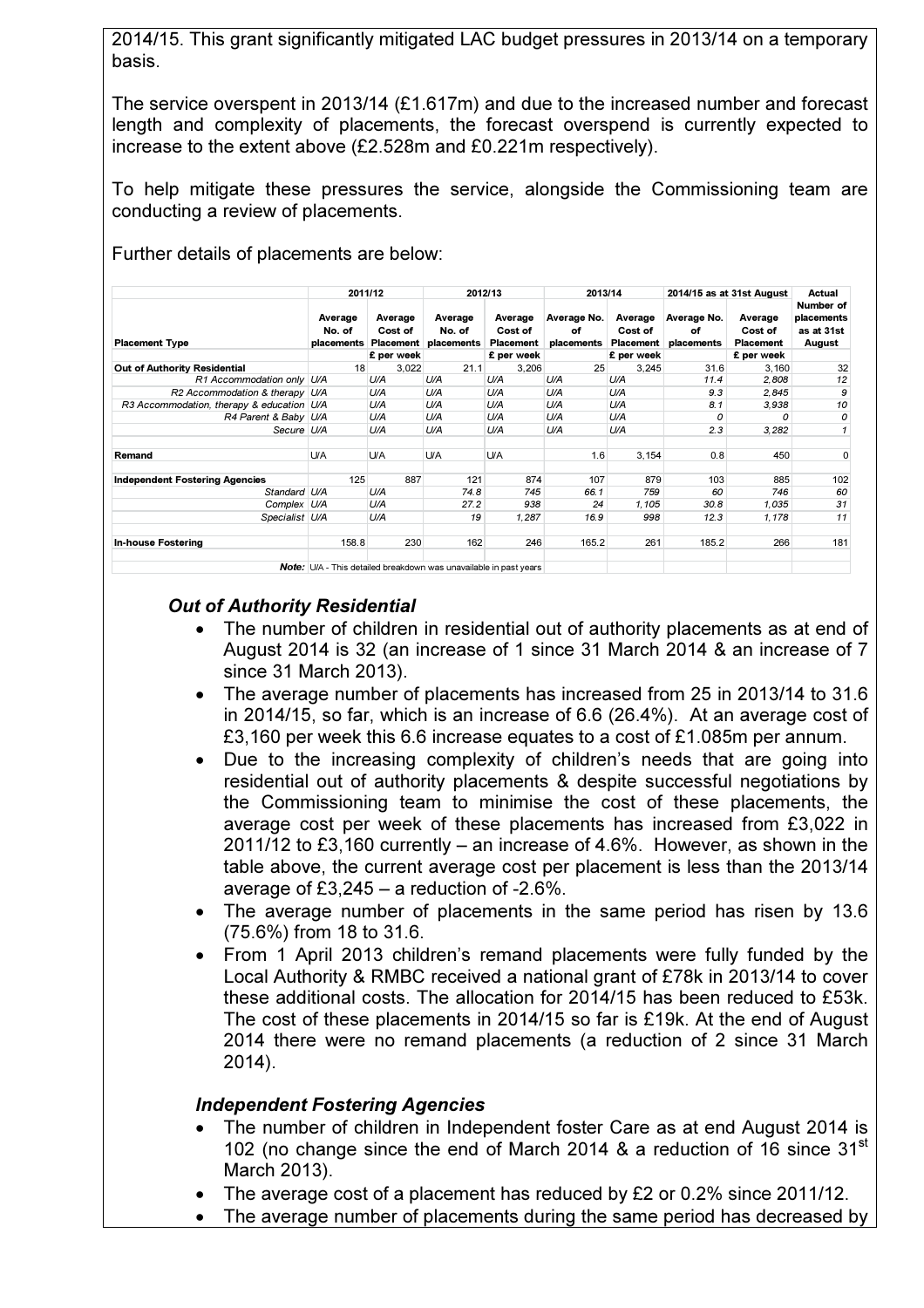### In-house Fostering

- The number of children in in-house fostering placements as at end of August 2014 is 181 (an increase of 14 since the end of March 2014).
- The cost of a placement has risen by an average of £36 or 15.7% since 2011/12.
- The average number of placements during the same period has increased by 26.4 (16.6%)

The number of looked after children was 404 at end of August, a reduction of 4 since the end of March 2014.

Fostering Services are forecasting an overspend on Fostering allowances (£164k) & Residence Orders (£58k) due to having more children placed than planned (see table below) & also due to some placements costing more than the budgeted average. This is partially offset by forecast staffing savings in the Fostering team (- £43k) & forecast underspends on Fostering equipment (-£10k) & Family Together packages (-£15k).

Adoption Services are forecasting an overspend on Special Guardianship Orders (£25k) & a small overspend on allowances (£7k) due to some placements costing more than the budgeted average. These are offset with under spends on the Inter Agency costs (-£135k) due to more adoptions being done in house & small underspends on the LAAC Team (-£1k) & the Adoption Team (-£6k).

The table below shows the current placements numbers compared to the plan used when budget setting for 2014/15:

| <b>Placement Type</b>        | <b>Actual No.</b><br>οf<br>placements<br>as at 31st<br>August 14 | Planned<br>No. by this<br>stage of<br>the year | No. of<br>placements<br>above plan | Average<br>Cost per<br>week used<br>for budget<br>setting | <b>Total</b><br>Approximate<br><b>Additional</b><br>Cost for the<br>next 7<br>months | <b>Cost Avoided for</b><br>the next months -<br>assuming an IFA<br>placement would<br>have been used<br>(£854 Per week) |
|------------------------------|------------------------------------------------------------------|------------------------------------------------|------------------------------------|-----------------------------------------------------------|--------------------------------------------------------------------------------------|-------------------------------------------------------------------------------------------------------------------------|
|                              |                                                                  |                                                |                                    | £                                                         | £'000                                                                                | £'000                                                                                                                   |
| In-House Fostering           | 181                                                              | 171                                            | 10                                 | 264                                                       | 79                                                                                   | 177                                                                                                                     |
| Adoption - with means tested |                                                                  |                                                |                                    |                                                           |                                                                                      |                                                                                                                         |
| allowance                    | 85                                                               | 90                                             | -5                                 | 167                                                       | 0                                                                                    | 0                                                                                                                       |
| Residence Orders             | 135                                                              | 130                                            | 5                                  | 129                                                       | 19                                                                                   | 109                                                                                                                     |
| Special Guardianship         | 85                                                               | 87                                             | $-2$                               | 118                                                       | 0                                                                                    | 0                                                                                                                       |
|                              |                                                                  |                                                |                                    |                                                           | 99                                                                                   | 286                                                                                                                     |

Although these additional placements are contributing to the service overspend, the table shows that if these placements had instead resulted in Independent Fostering placements, this would have cost RMBC an additional £286k for a 7 month period.

Other forecast overspends within this service are (£100k) in the LAC Service due to Agency costs posts over establishment of £80k & a complex Care package £20k & (£10k) within in-house Residential homes due to Regulation 33 requiring us to use an independent reviewer for our in house provision.

### Disability Services (-£57k)

This service is forecasting an underspend due to delays in recruitment for 2 posts within the outreach team (-£23k) & reduced use of the cover budgets at Cherry Tree & Liberty residential homes (-£34k).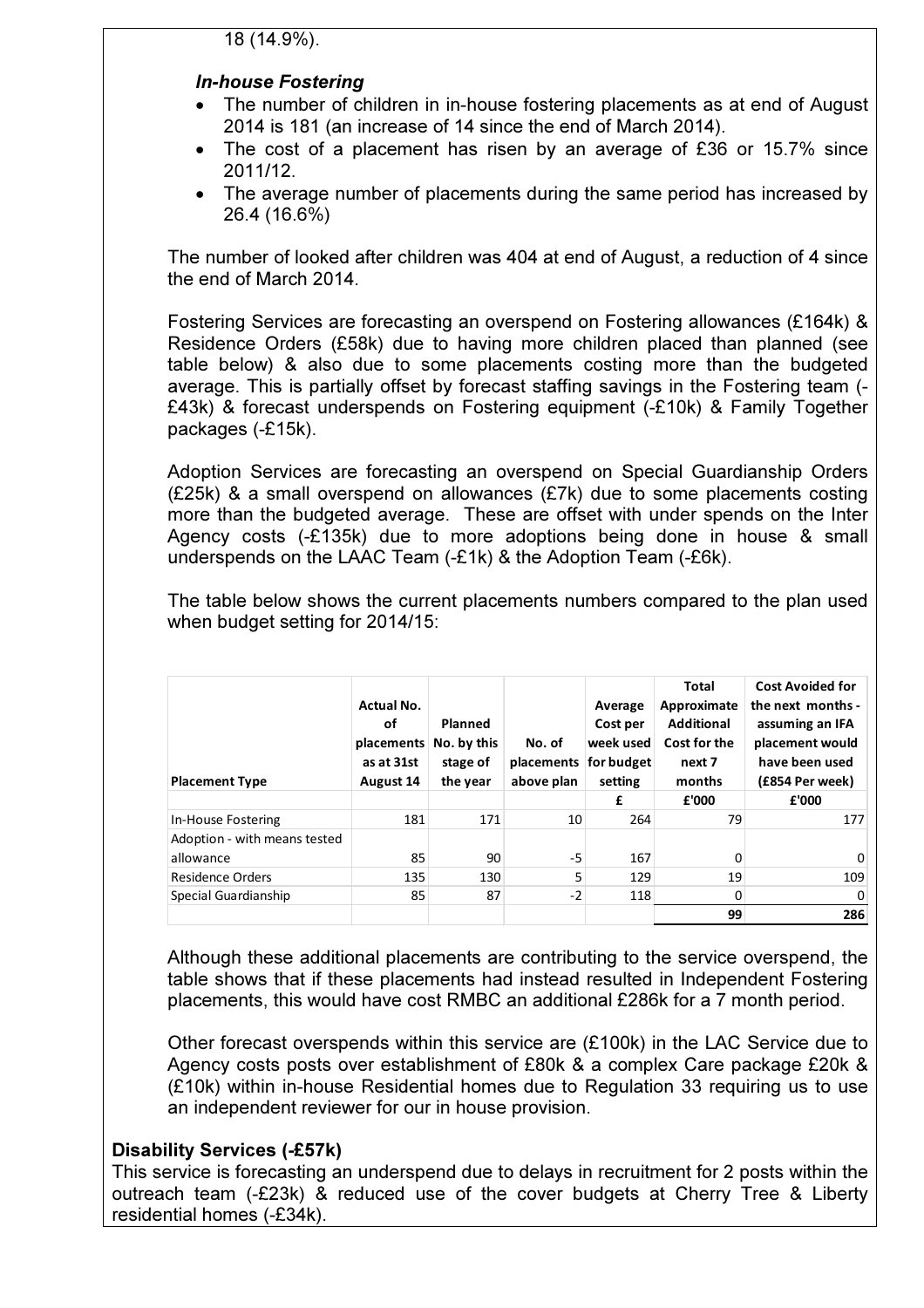# Environment & Development Services (+£219k forecast overspend)

The above forecast overspend assumes that the Winter Pressures budget is sufficient to contain costs incurred over the Winter period – in the mild Winter last year the costs exceeded budget by +£139k.

# Asset Management (-£105k)

The service is now forecasting an underspend on the various budgets. There are some small pressures across the service: Health and Safety (+£8k) for unfunded costs relating to the recent town centre protest marches; Internal Audit (+£6k) staffing costs; a forecast under-recovery of income (+£10k) for All Saints toilets, staffing costs and income underrecovery at Riverside café and hospitality (+£5k); and closure costs in excess of budget for CENT (+£2k).

There are a number of underspends which have contributed to the improved Asset Management forecast outturn, Community Buildings (-£35k) due to additional rental income and (-£59k) reduced expenditure from Facilities Management of all council buildings. The Corporate Environment Team and Capital Team are forecasting an underspend of (-£42k) relating to capacity within the carbon reduction commitment budget.

### Business Unit (£0k)

The Business Unit is currently forecasting a balanced outturn.

### Communications (+£6k)

The forecast overspend represents staff cost pressures within the Communications Team.

# Regeneration, Planning, Customer and Cultural Services (+£42k forecast overspend)

Whilst there are still some pressures within this service area, the current overspend is an improved position, and staff are working to reduce current pressures. Markets are forecasting an overspend of (+£30k) due to expected repairs costs on deteriorating buildings, and Customer Services (+£121k) mainly due to a delay in delivery of savings and unbudgeted staffing costs as the Service has needed to use temporary staff to meet service demands. The Arts budget has a pressure of (+£12k), due to part year unfunded staffing costs. RIDO is funding a replacement ICT package, and has some staffing cost pressures (+£22k).

These overspends are being partially offset the following forecast underspends:- Business Centres due to increased occupancy levels (-£31k); Cultural Services from Theatres (- £14k); Boston Castle and Museums (-£13k); and Libraries (-£64k) mainly due to the nonfilling of vacant posts prior to the now implemented staffing restructure. Building Control (-£8k), due to an increase on applications. Planning Services have identified a small underspend due to the delaying of consultancy spend in this year (-£13k).

### Streetpride ( +£276k forecast overspend)

Network Management are forecasting a pressure +£292k, of which (+£387k) is related to Parking due to reduced forecast income from parking permits and furthermore, the impact of Tesco opening later this year. (See proposed virement – section 7.4). This is being partially mitigated by some savings in other areas (-£95k), mainly from Street Lighting energy savings.

Waste Services are reporting a forecast underspend -£20k. Waste collection is forecasting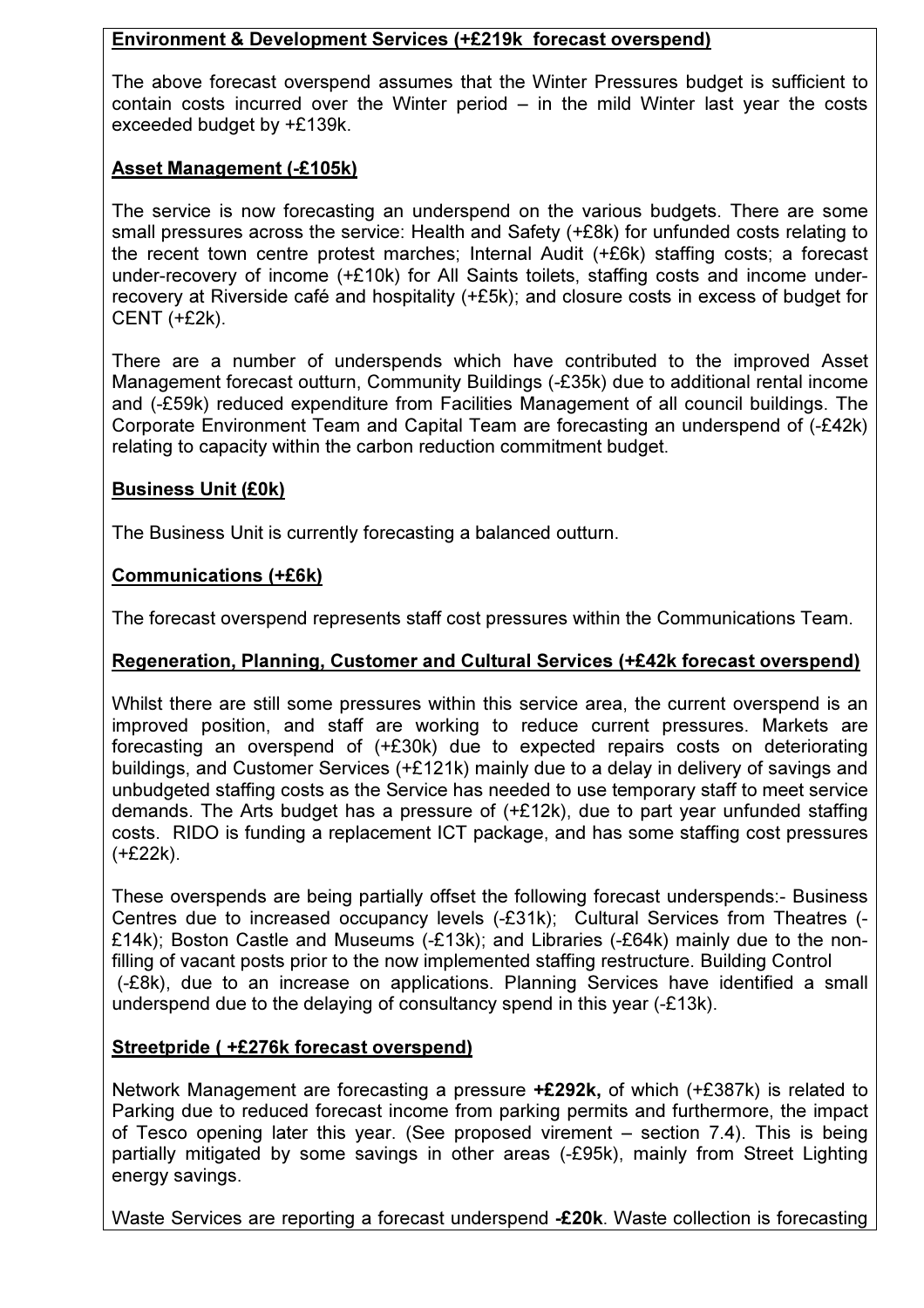an underspend of (-£156k), mainly due to WEEE rebate income, and increased income from bulky items and commercial waste, whereas waste disposal is reporting a forecast pressure (+£160k) due to the availability of the waste disposal treatment centre at Runcorn not coming on line when expected, the waste PFI is expected to be slightly underspent (- £24k).

Leisure and Green Spaces are reporting a forecast pressure of **+£8k**, mainly due to an under-recovery of income from allotments and green spaces (+£32k), other smaller pressures total (+£10k), which are being mitigated by some savings from Urban Parks, Landscape Design and general management (-£34k).

Community Services are reporting a pressure of +£69k, due to a forecast overspend on cleansing highways (+£53k), staffing costs (+£15k) and a pressure due to the need to renegotiate a new kennel contract for stray dogs as our previous provider terminated the existing contract (+£11k). These pressures are partially offset by a forecast underspend on Pest Control Services due to increased income (-£10k).

Corporate Transport Unit is showing a forecast underspend due to the spend moratorium (- £52k) and further moratorium savings across the wider Streetpride service (-£21k).

# Neighbourhoods & Adult Services (+£1.529m forecast overspend)

Adult Services are currently forecasting an overspend of +£1.270m. The key underlying budget pressures include:

# Adults General (-£31k)

Higher than anticipated staff turnover with Contract and Reviewing Officers is resulting in a forecast underspend of -£31k.

### Older People (+£484k)

Forecast increase in Direct Payments (+13 clients) over budget (+£418k) and forecast overspend on independent sector residential and nursing care (+£764k) due to recurrent pressure on meeting savings target from previous years in respect of additional continuing health care income, this is after additional income from property charges being received. These forecast pressures are being partially reduced by a number of forecast underspends including: savings on maintenance contracts and energy costs in the Rothercare service (- £111k); higher than anticipated staff turnover within Assessment & Care Management and community support; additional non-recurrent income from Health (-£245k); an overall underspend on Enabling and home care (-£122k); and additional Winter Pressures funding from health (-£220k) agreed in July.

### Learning Disabilities (+£813k)

There is a forecast overspend on Day Care (+£193k) due to specialist provision required for 7 unfunded transitional placements from Children's Services (demographic pressure) plus a recurrent budget pressure on the provision of transport (+£172k). There is also now a forecast pressure due to the delay in the reconfiguration of residential care to supported living by RDASH (+£365k). Further forecast overspends due to a delay in meeting an agreed budget saving for employment and leisure services (+£222k) and additional costs due to staff cover within In House Residential care (+£63k). These forecast overspends are partially mitigated by clients leaving care in excess of budget from residential care (-£101k) and an overall forecast underspend on Supported Living schemes due to receipt of additional funding from health (-£101k).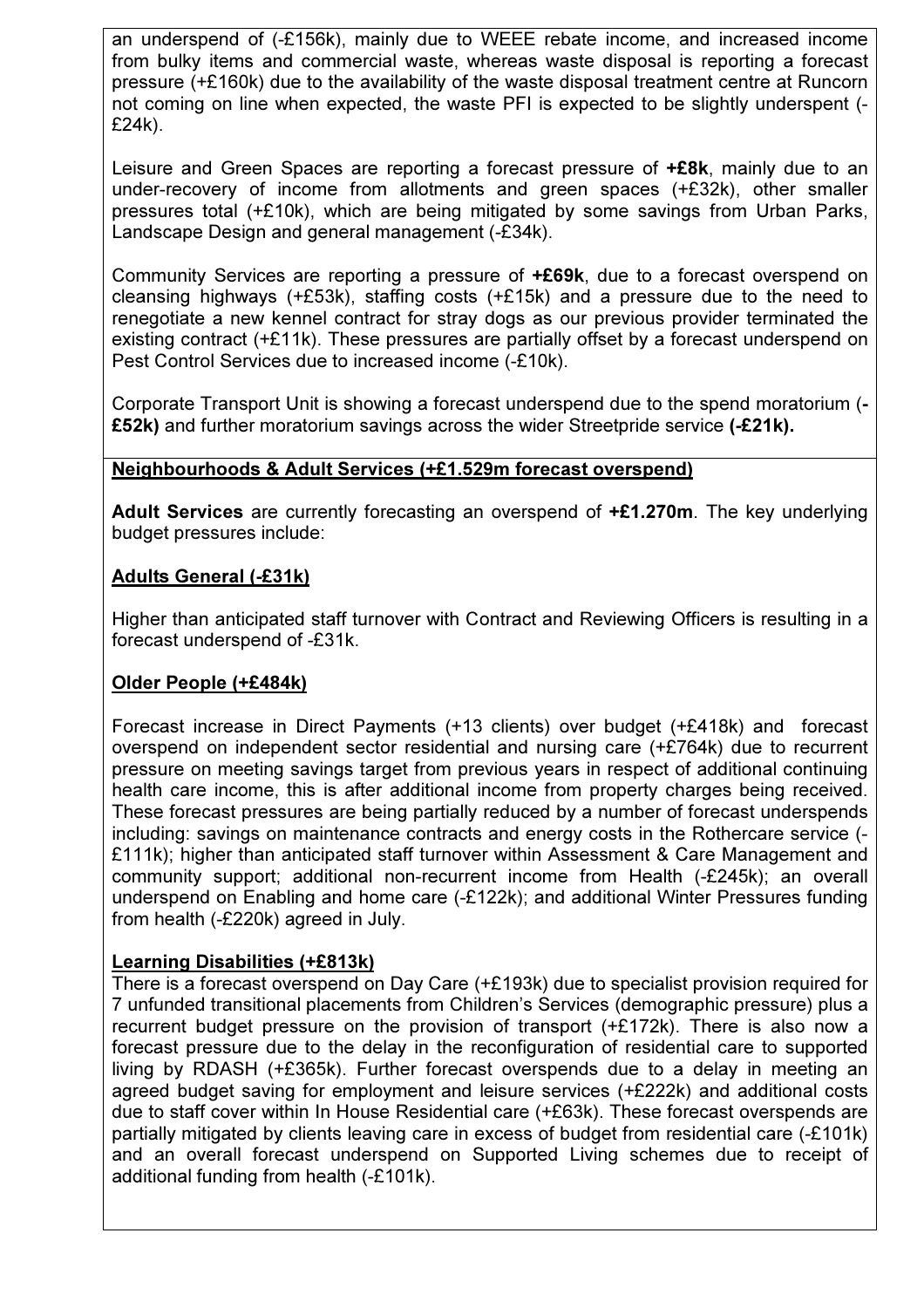# Mental Health (-£211k)

There is a projected underspend on the residential care budget due to 4 clients leaving care greater than budget since April (-£110k) plus additional forecast underspends within mental health day care, community support and direct payments (-£31k) including additional public health funding (-£100k) for substance misuse. These savings are reduced by a +£30k overspend due to lower than expected staff turnover and extra costs for night cover.

# Physical & Sensory Disabilities (+£267k)

Recurrent cost pressure on Direct Payments (+£439k / 55 clients) partially reduced by forecast underspends within residential and domiciliary care (-£154k) and forecast savings within the advocacy contracts (-£18k).

### Supporting People (-£52k)

Efficiency savings (reduced placement activity) on subsidy contracts have already been identified against budget (-£52k).

### Neighbourhoods General Fund (-£101k)

The projected year end outturn position for Neighbourhoods shows a forecast under spend of (-£101k).

The main reasons for the forecast underspend is higher than expected staff turnover within Trading Standards (-£41k) and Furnished Homes (-£37k) and dispersed units due to lower than anticipated occupancy levels (-£23k).

### Commissioning, Policy & Performance and Procurement Services (+£360k)

Services are forecasting an overall overspend due to a undelivered recurrent budget saving target for commissioning. (See section 7.4 of this report).

### Public Health (Forecast Balanced outturn)

This service is funded by a ring fenced specific grant from the Department of Health. For Rotherham this is £14.176m for 2014/15. The service is currently forecasting a balanced outturn.

### Housing Revenue Account (HRA)

The overall forecast as at end August 2014 is that the HRA will outturn with a use of its working balance (reserves) of £0.807m; a reduction of -£633k from the original budget.

Currently forecasts show a slight underspend on Supervision and Management due to staff vacancies plus additional income from dwelling rents due to fewer than anticipated Right to Buy sales.

### Resources Directorate (+606k forecast overspend)

ICT – The service is currently forecasting a pressure of +£700k. This relates to a forecast under-recovery of income due to reduced spend across the Council. This report includes a proposed virement to address this recurrent pressure (See section 7.4).

**Legal Services** – A forecast overspend of  $+E113k$  due to staff cost pressures and delays in achieving budget savings.